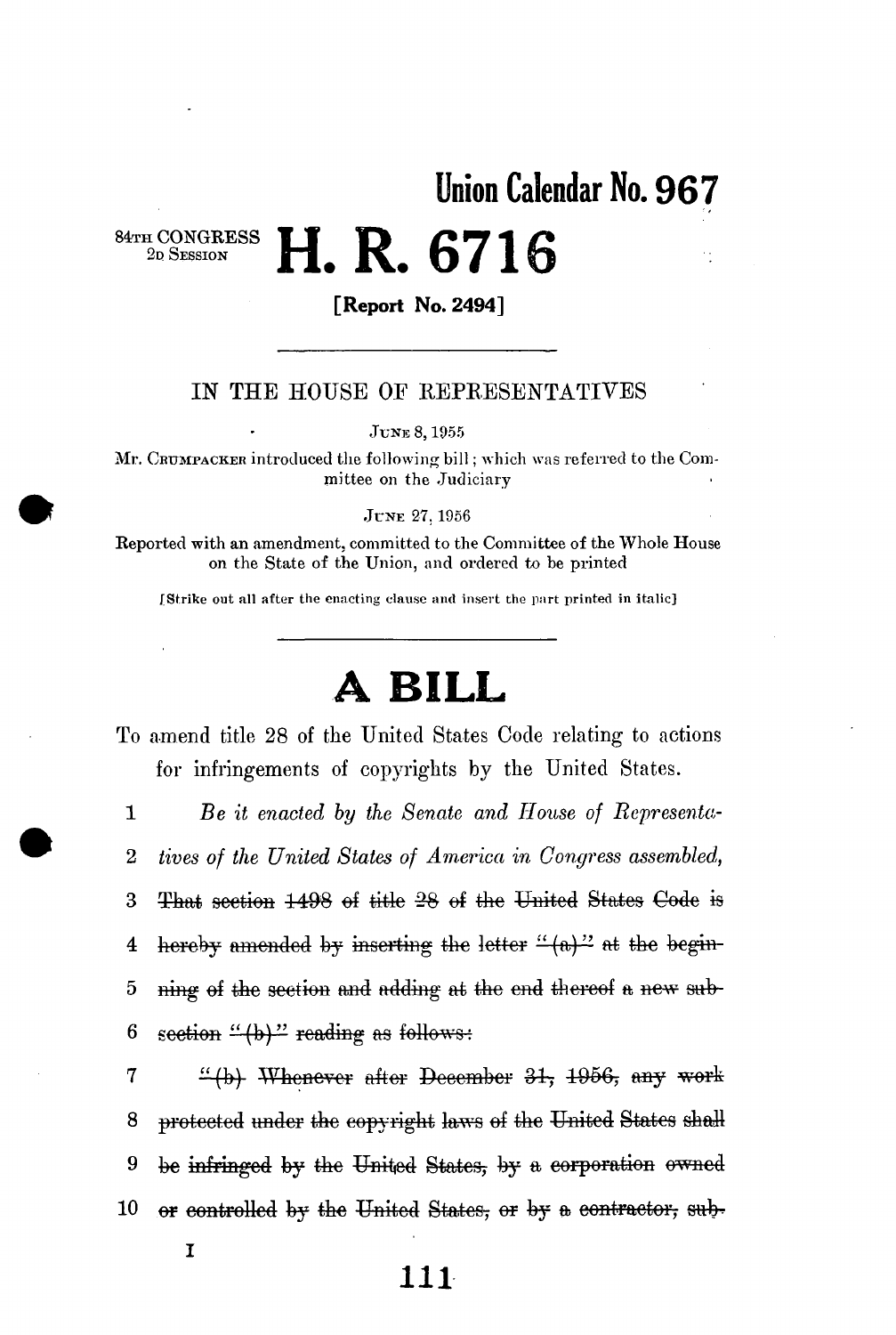contractor or any person or corporation pursuant to a contract 1 2 with or authorization by the Government, the owner's 3 remedy shall be by action against the United States in the **4** Court of Claims or in any district court for the recovery of 5 such damages as the copyright owner may have suffered due  $6$  to such infringement in accordance with the procedure and 7 terms, including the minimum statutory damages, set forth 8 in section 404 (b) of title 47, United States Code: *Provided*, 9 That the copyright owner shall also have the right to pursue 10 the administrative remedy available under the Federal Tort 11 Claims Act  $\{sees. 2671-2680 \text{ of title } 28, \text{U. S. C.} \}$  in 12 cases in which the damages claimed, including the minimum 13 statutory damages set forth in section  $101$  (b) of title  $17$ . 14 United States Code, do not exceed \$1,000, except that in  $15$  claims for copyright infringement section  $2680$   $(a)$  of title  $16$   $28$ , United States Code, shall not be available as a defense to 17 the Government: And provided further, That the statute of 18 limitations in bringing actions or in making claims under this  $19$  subsection shall be the six years specified in section  $2401$  $20 \text{ }$  (a) of title  $28$ , United States Code."

 *That section 1498 of title 28 of the United States Code is hereby amended by inserting the letter "(a)" at the begin- ning of the section and adding at the end thereof a new subsection "(b)" reading as follows:* 

25 *"(b) Whenever after December 31, 1956, the copy-*

**> 112**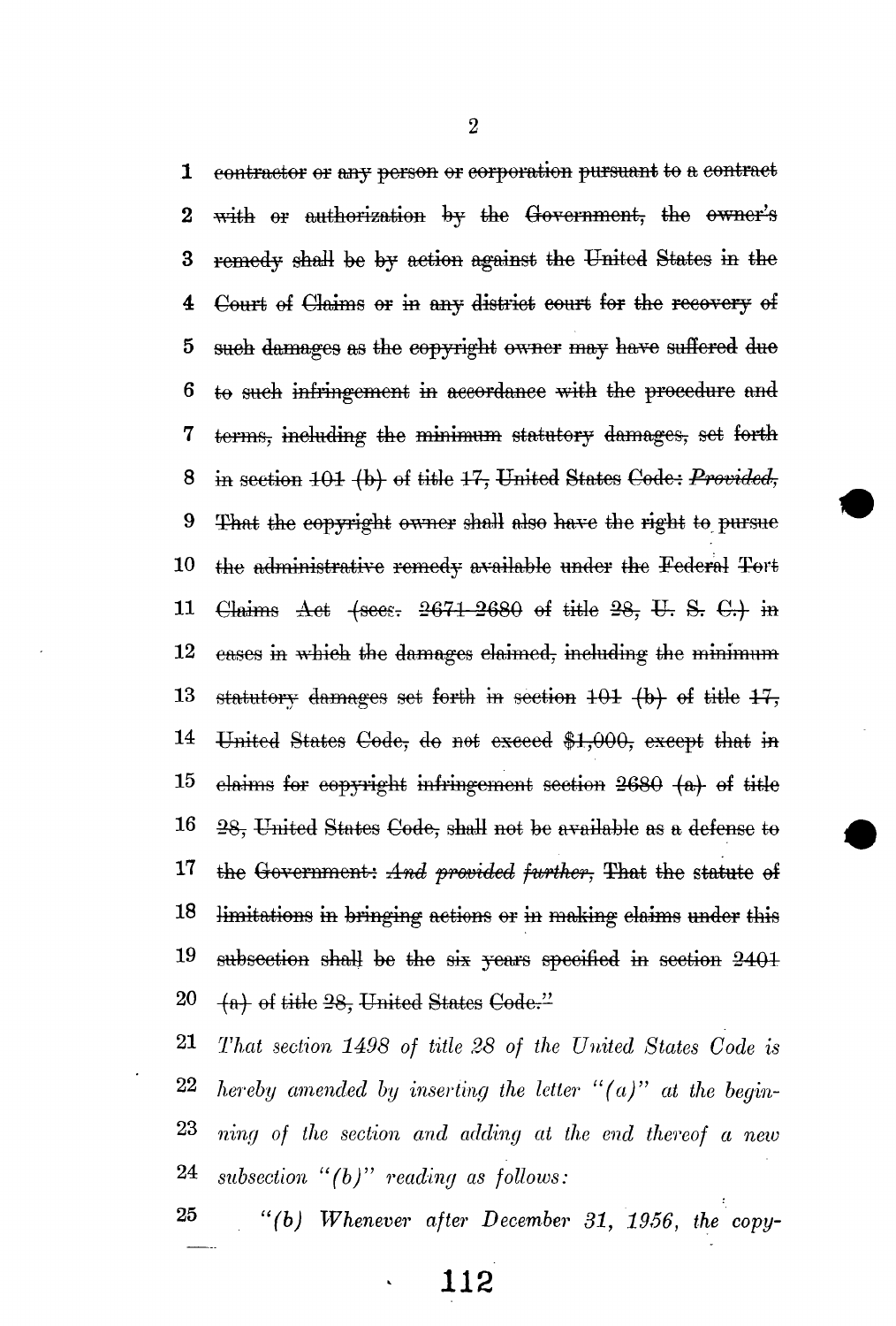*right in any ivork protected under the copyright laios of the United States shall be infringed by the United States, by a corporation owned or controlled by the United States, or by a contractor, subcontractor, or any person, firm or corpora- tion acting for the Government and with the authorization or consent of the Government, the exclusive remedy of the owner of such copyright shall be by action against the United States in the Court of Claims for the recovery of his reasonable and entire compensation as damages for such infringement, including the minimum statutory damages as set forth in section 101 (b) of title 17, United States Code: Provided, That a Government employee shall have a right of action against the Government under this subsection except where he was in a position to order, influence, or induce use of the copyrighted work by the Government: Provided, however, That this subsection shall not confer a right of action on any copyright owner or any assignee of such owner with respect to any copyrighted xuork prepared by a person while in the employment or service of the United States, where the copyrighted ivork was prepared as a part of the official functions of the employee, or in the preparation of which Government time, material or facilities loere used: And provided further, That before such action against the United States has been instituted the appropriate corporation owned or controlled by the United States or the head of the appro-*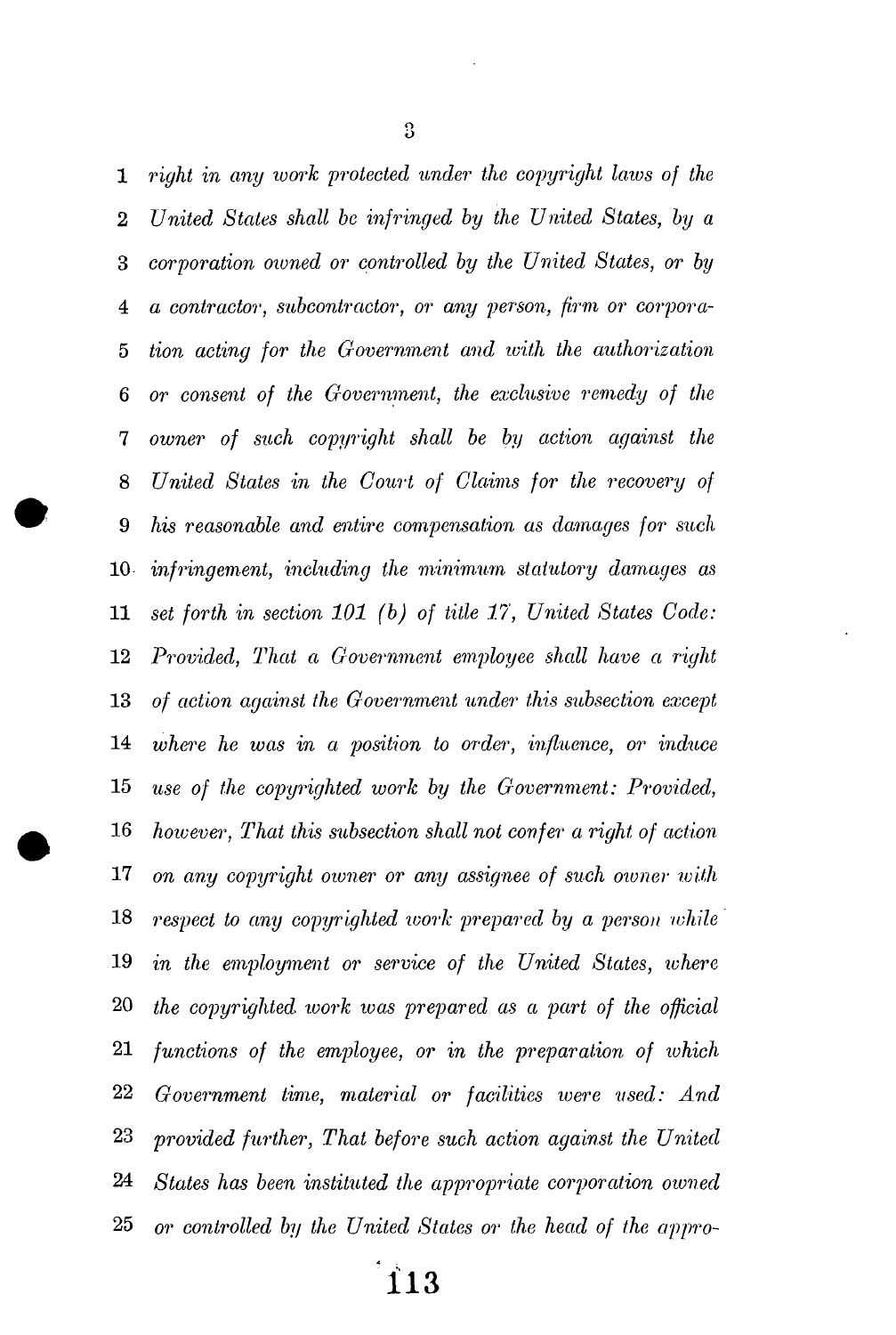*priate department or agency of the Government, as the case may be, is authorized to enter into an agreement with the copyright owner in full settlement and compromise for the damages accruing to him by reason of such infringement and to settle the claim administratively out of available appropriations.* 

<sup>7</sup> "*Except as otherwise provided by law, no recovery shall be had for any infringement of a copyright covered by this subsection committed more than three years prior to the filing of the complaint or counterclaim for infringement in the action, except that the period between the date of receipt of a luritten claim for compensation by the Department or agency of the Government or corporation owned or controlled by the United States, as the case may be, having authority to settle such claim and the date of mailing by the Government of a notice to the claimant that his claim has been denied shall not be counted as a part of the three years, unless suit is brought before the last-mentioned date."* 

 *SEC. 2. The Act of August 1, 1953 (ch. 305, sec. 609; 67 Stat. 350 (31 U. S. Code 649b)) is amended to read as follows:* 

 *"Appropriations for the military departments available for procurement or manufacture of supplies, equipment, and materials shall hereafter be available for the purchase or other acquisition of (a) copyrights, letter patent, applications* 

*- 114*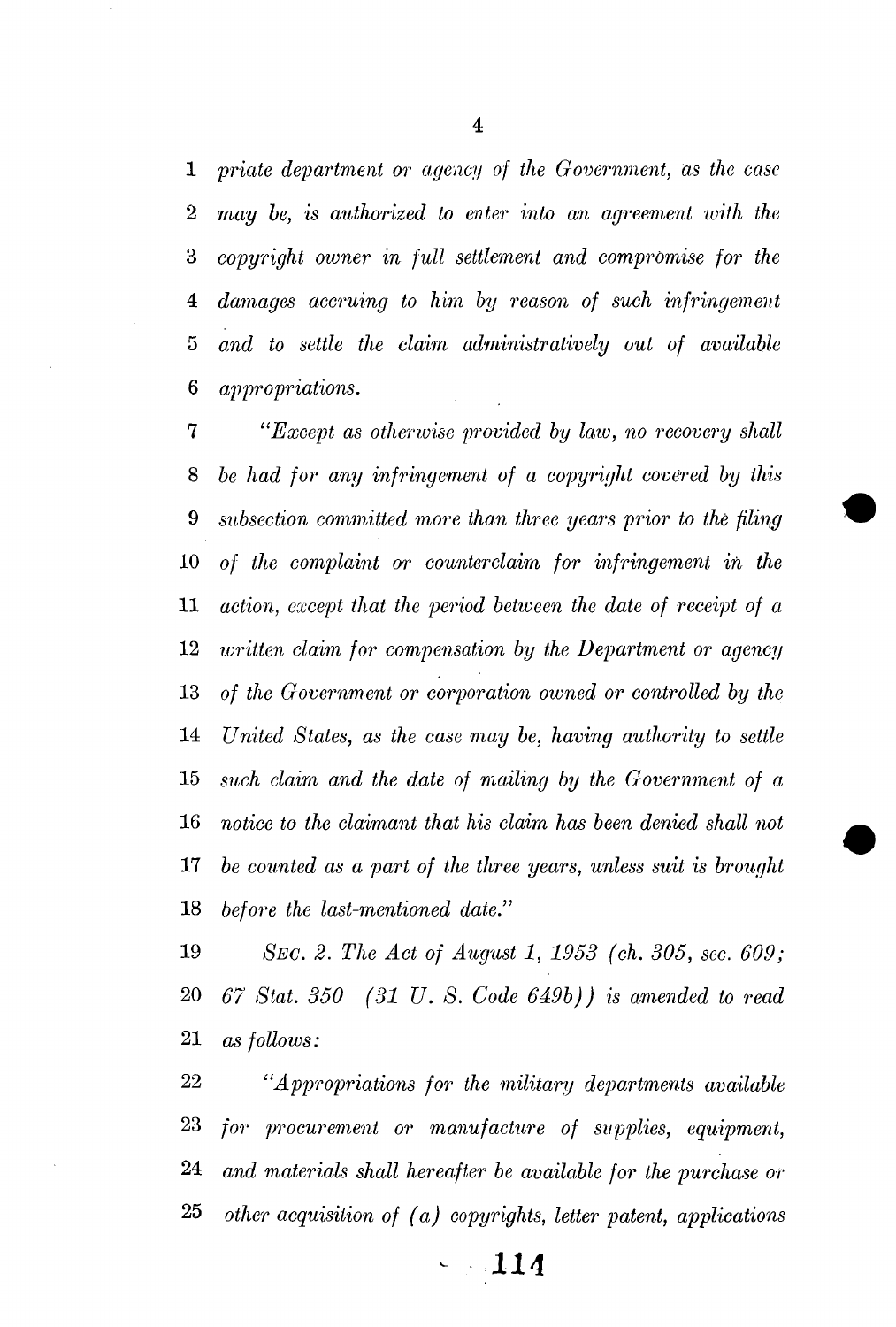*for letters patent, (b) licenses under copyrights, under letters patent, and under applications for letters patent, and*  3 (c) *designs, processes, and manufacturing data; and shall also be available for the purchase or other acquisition of releases, before suit is brought, for past infringement of letters patent or copyrights. Any such purchase or other acquisi- tion shall pertain to supplies, equipment, materials, copy- righted matter, or processes produced or used by or for, or useful to, the department concerned."* 

 *SEC. 3. The catchline of section 1498 of title 28, United States Code, is amended to read—* 

- 12 «§ *1498. Patent and copyright cases".*
- *The item identified as "1498. Patent cases"*
- *in the chapter analysis of chapter 91 of title 28, United*
- *States Code, is amended to read— "11(98. Patent and copyright cases'".*